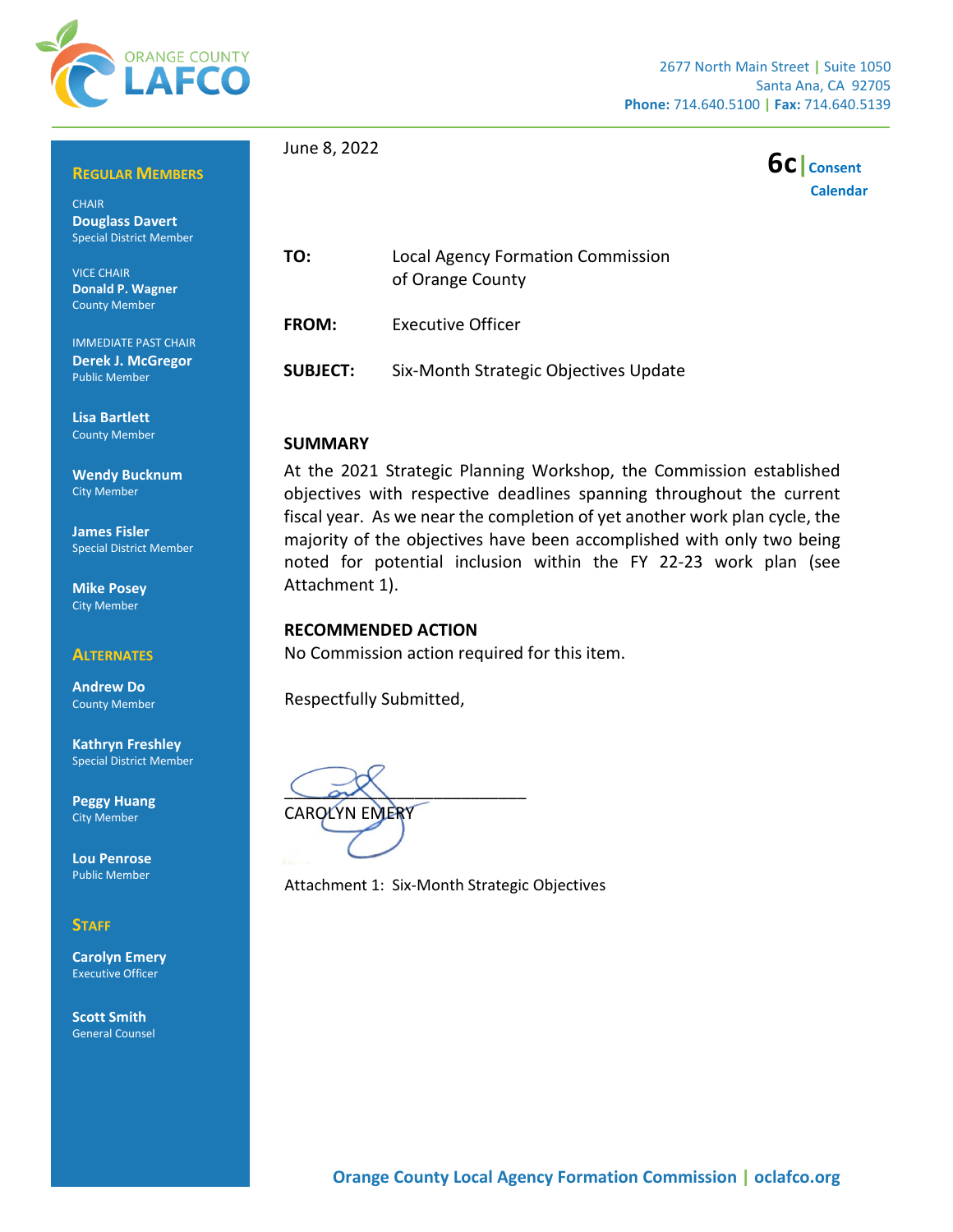# **Orange County LAFCO SIX-MONTH STRATEGIC OBJECTIVES**

September 8, 2021 – March 8, 2022

 $\Theta$ 

## THREE-YEAR GOAL: **Optimize External Communication**

| <b>WHEN</b>                                        | <b>WHO</b>                                                                 | <b>WHAT</b>                                                                                                                                                                | <b>STATUS</b> |                  | <b>COMMENTS</b> |  |
|----------------------------------------------------|----------------------------------------------------------------------------|----------------------------------------------------------------------------------------------------------------------------------------------------------------------------|---------------|------------------|-----------------|--|
|                                                    |                                                                            |                                                                                                                                                                            | <b>DONE</b>   | <b>ON TARGET</b> | <b>REVISED</b>  |  |
| 1. Oct. 15, 2021                                   | Ray Barragan - lead,<br>working with<br>Carolyn Emery and<br>Gavin Centeno | Make the updated website<br>available to the public and<br>implement Google<br>Analytics.                                                                                  | X             |                  |                 |  |
| 2. At the<br>Feb. 9, 2022<br>Commission<br>meeting | Ray Barragan and<br>Gavin Centeno                                          | Report to Commissioners on<br>increased public engagement<br>from stakeholders (public<br>comments, attendance at<br>public meetings, and sign-ups<br>for bi-annual news). | Χ             |                  |                 |  |

## THREE-YEAR GOAL: **Facilitate A Continuing Dialogue Of South County Governance Options**

| <b>WHEN</b>        | <b>WHO</b>                                     | <b>WHAT</b>                                                                                                                                       | <b>STATUS</b> |                  | <b>COMMENTS</b> |                                                                                                     |
|--------------------|------------------------------------------------|---------------------------------------------------------------------------------------------------------------------------------------------------|---------------|------------------|-----------------|-----------------------------------------------------------------------------------------------------|
|                    |                                                |                                                                                                                                                   | <b>DONE</b>   | <b>ON TARGET</b> | <b>REVISED</b>  |                                                                                                     |
| 1. By Nov. 1, 2021 | Lisa Bartlett                                  | Present to the OC LAFCO<br>Commissioners an update on<br>the establishment of the South<br><b>Orange County Connected</b><br>Communities (SOCCC). | X             |                  |                 | Update provided on<br>11/10/21. The<br>SOCCC will not be<br>established due to<br>lack of interest. |
| 2. By Feb. 1, 2022 | Carolyn Emery and<br>Ray Barragan              | Prepare a document that<br>outlines the processes for<br>potential governance<br>options for SOCCC.                                               | Χ             |                  |                 | Completion date<br>revised from 1/1/22.                                                             |
| 3. March 1, 2022   | Carolyn Emery,<br>Lisa Bartlett, Don<br>Wagner | Present the governance<br>options document to the<br>SOCCC, upon request.                                                                         | X             |                  |                 | No requests as<br>of 5-2022.                                                                        |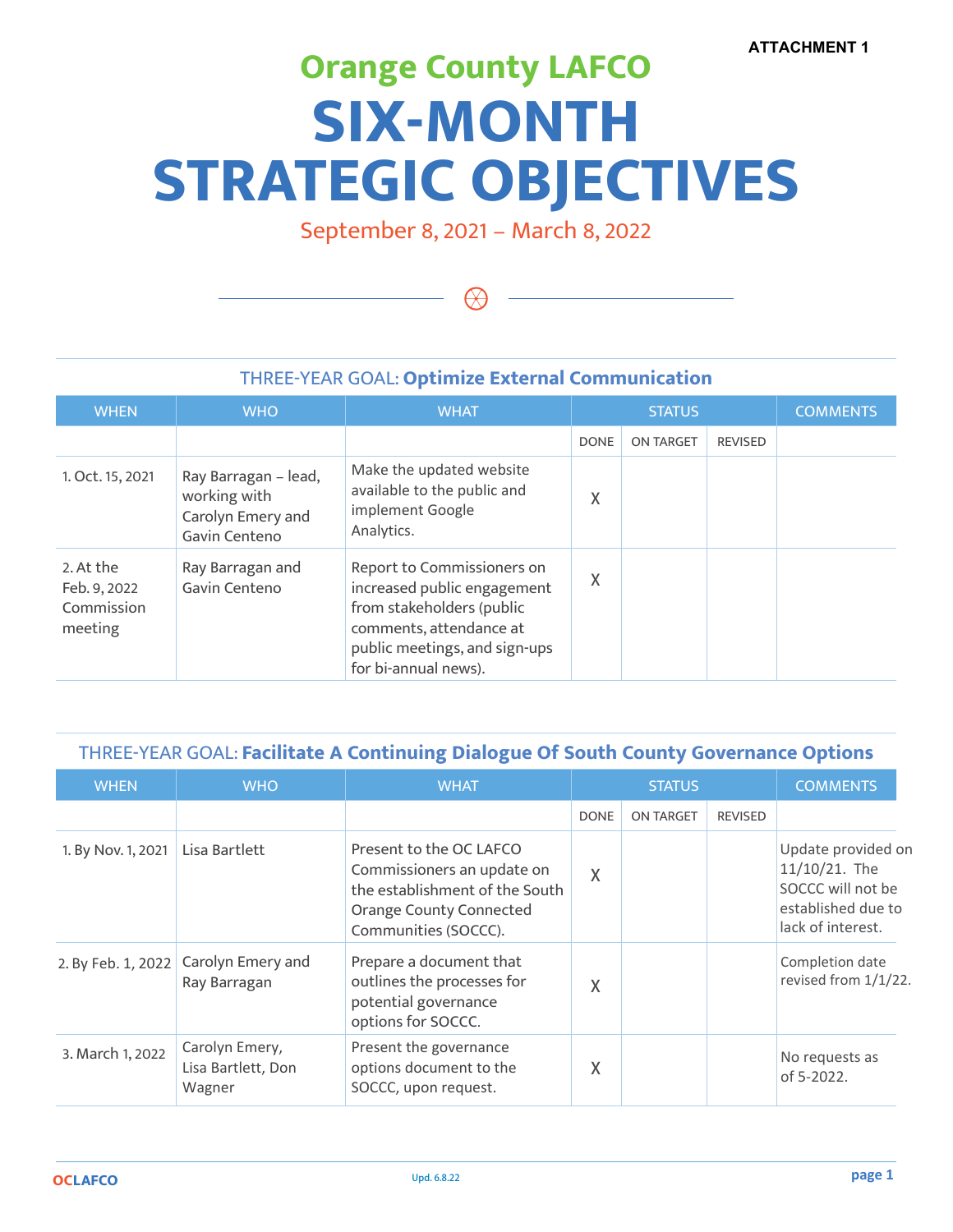| THREE-TEAR GOAL: Refine And Ennance The MSR Process  |                                                                                                                                |                                                                                                                                                                                                             |               |                  |                 |  |
|------------------------------------------------------|--------------------------------------------------------------------------------------------------------------------------------|-------------------------------------------------------------------------------------------------------------------------------------------------------------------------------------------------------------|---------------|------------------|-----------------|--|
| <b>WHEN</b>                                          | <b>WHO</b>                                                                                                                     | <b>WHAT</b>                                                                                                                                                                                                 | <b>STATUS</b> |                  | <b>COMMENTS</b> |  |
|                                                      |                                                                                                                                |                                                                                                                                                                                                             | <b>DONE</b>   | <b>ON TARGET</b> | <b>REVISED</b>  |  |
| 1. By Feb. 1, 2022                                   | Luis Tapia and Gavin<br>Centeno, co-leads, with<br>input from Carolyn<br>Emery, Cheryl Carter-<br>Benjamin and Ray<br>Barragan | Survey other LAFCOs to<br>examine the types of MSRs<br>they use and report results to<br>the Commission.                                                                                                    | Χ             |                  |                 |  |
| 2. FUTURE<br><b>OBJECTIVE</b><br><b>By July 2022</b> | Carolyn Emery,<br>working with the<br>Staff (Luis Tapia,<br>Gavin Centeno, and<br>Cheryl Carter-<br>Benjamin)                  | Develop and present to the<br>Commission a template that<br>describes each type of MSR<br>and identifies what would be<br>required under each type.                                                         |               |                  | $\chi$          |  |
| 3. FUTURE<br><b>OBJECTIVE</b><br>By Dec. 2022        | Carolyn Emery,<br>working with the<br>Staff (Luis Tapia,<br>Gavin Centeno, and<br>Cheryl Carter-<br>Benjamin)                  | Develop a matrix using the<br>above template to assign<br>each agency to a particular<br>type of MSR that could range<br>from a simple reaffirmation<br>of the prior MSR to a more<br>comprehensive review. |               | X                |                 |  |

## THREE-YEAR GOAL: **Refine And Enhance The MSR Process\***

\* Excludes Application-Based/Focused MSRs